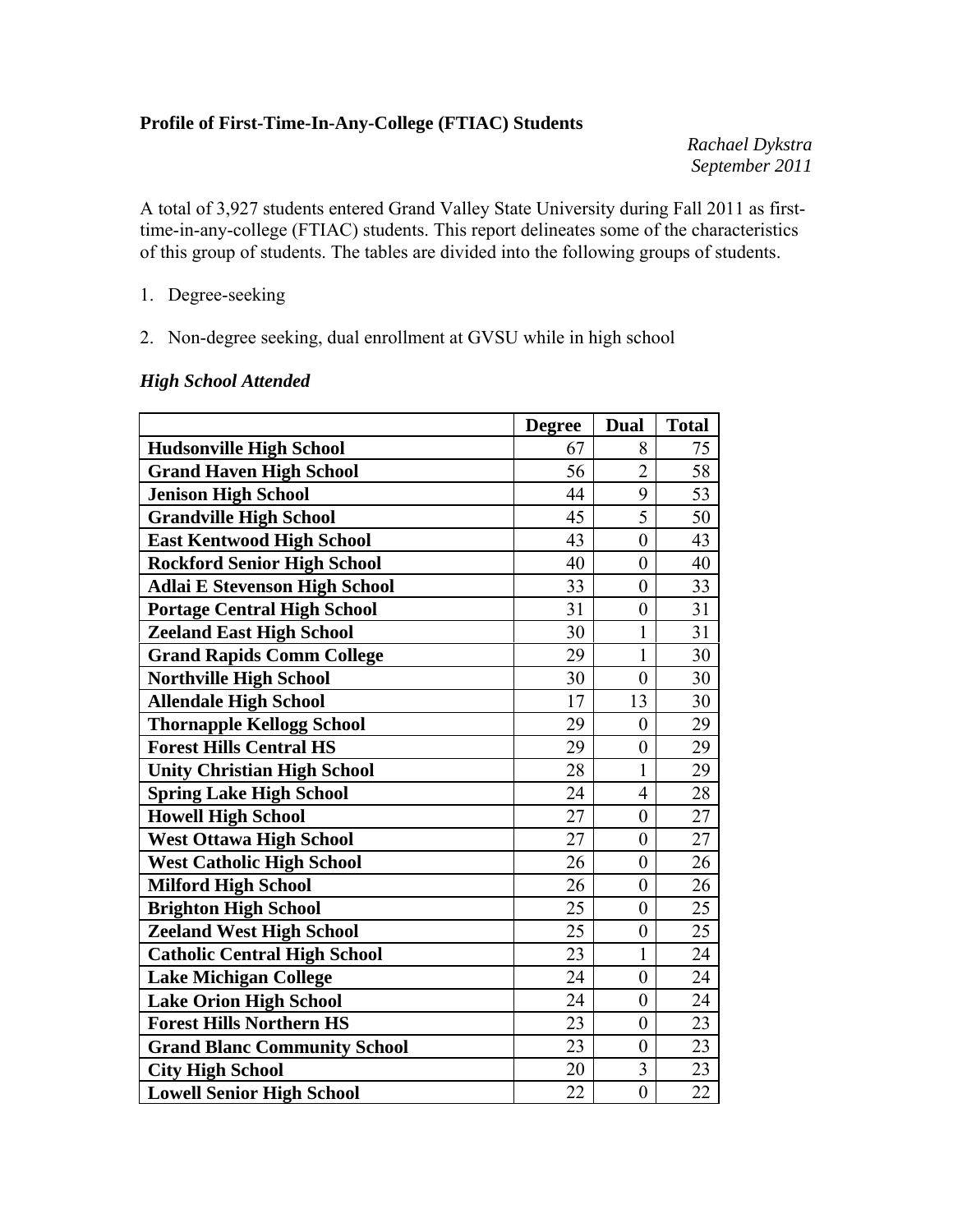|                                       | <b>Degree</b> | Dual | <b>Total</b> |
|---------------------------------------|---------------|------|--------------|
| <b>Dwight D Eisenhower HS</b>         | າາ            |      |              |
| <b>Clarkston Senior High School</b>   | າາ            |      |              |
| <b>Pinckney Community High School</b> | າາ            |      |              |
| <b>Kenowa Hills High School</b>       | 20            |      |              |

*Sex* 

|               | <b>Degree</b> | <b>Dual</b> | <b>Total</b> |
|---------------|---------------|-------------|--------------|
| <b>Female</b> | 2383          | 33          | 241          |
| <b>Male</b>   | 482           | 29          |              |
| All           | 3865          | 62          | 392          |

#### *Ethnic Background*

|                                                  | <b>Degree</b> | Dual | <b>Total</b> |
|--------------------------------------------------|---------------|------|--------------|
| <b>Black or African American</b>                 | 262           |      | 262          |
| <b>American Indian or Alaskan Native</b>         | 12            | 0    | 12           |
| <b>Asian</b>                                     | 61            | 0    | 61           |
| <b>Hispanic or Latino</b>                        | 179           |      | 180          |
| <b>Native Hawaiian or Other Pacific Islander</b> | 4             |      |              |
| White                                            | 3190          | 59   | 3249         |
| 2 or More                                        | 124           |      | 126          |
| <b>Non-residential international</b>             | 29            | 0    | 29           |
| <b>Unreported</b>                                | 4             |      |              |
| <b>Total</b>                                     | 3865          | 62   | 3927         |
| <b>Unduplicated Minority</b>                     | 655           | 3    | 659          |

Note: Total may not equal sum of ethnicities because students may select two or more.

#### *Full-Time vs. Part-Time*

|                  | <b>Degree</b> | Dual | <b>Total</b> |
|------------------|---------------|------|--------------|
| <b>Full-time</b> | 2052          |      |              |
| <b>Part-time</b> | $\sim$        |      |              |
| JI               | 3865          | ٥Ž   | 3927         |

*Major (degree-seeking students only)* 

| <b>Accounting</b>                         |  |
|-------------------------------------------|--|
| <b>Allied Health Sciences</b>             |  |
| Anthropology                              |  |
| <b>Advertising &amp; Public Relations</b> |  |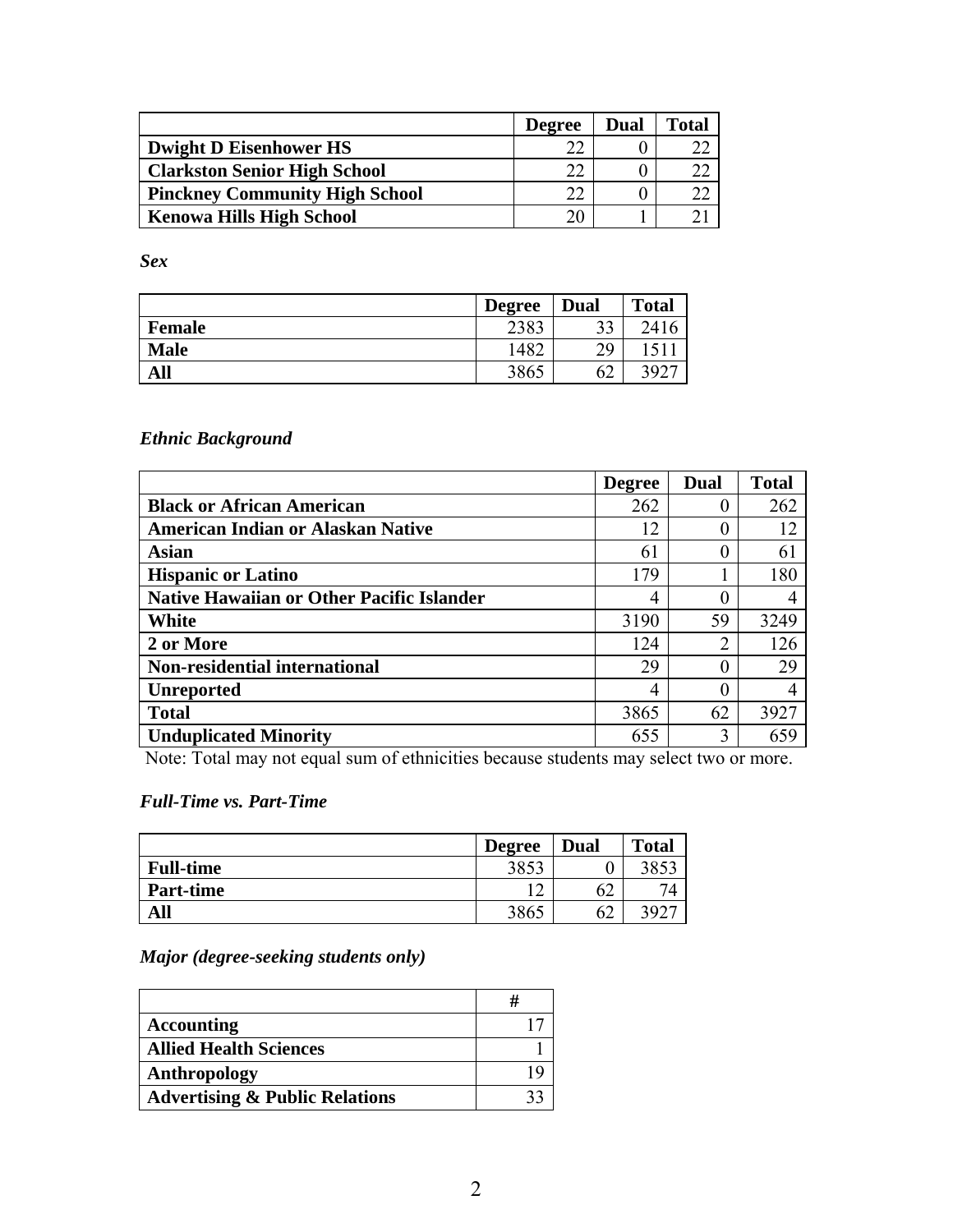| <b>Art and Design</b>                   | 74             |
|-----------------------------------------|----------------|
| <b>Art History</b>                      | 1              |
| <b>Athletic Training</b>                | 119            |
| <b>Business Economics</b>               | 3              |
| <b>Biology</b>                          | 180            |
| <b>Biomedical Science</b>               | 302            |
| Biopsychology                           | 13             |
| <b>Broadcasting</b>                     | 29             |
| <b>Business General</b>                 | 32             |
| <b>Chemistry</b>                        | 37             |
| <b>Chinese Studies</b>                  | 3              |
| <b>Criminal Justice</b>                 | 81             |
| <b>Classics</b>                         | 3              |
| <b>Clinical Lab Science</b>             | 9              |
| <b>Cell &amp; Molecular Biology</b>     | 14             |
| <b>Communication Studies</b>            | 27             |
| <b>Computer Science</b>                 | 10             |
| <b>Comp Sci &amp; Arts for Teaching</b> | 45             |
| <b>Dance</b>                            | 7              |
| <b>Degree Seeking Undergraduate</b>     | 629            |
| <b>Economics</b>                        | 2              |
| <b>Engineering</b>                      | 18             |
| <b>English</b>                          | 105            |
| <b>Earth Science</b>                    | 3              |
| <b>Exercise Science</b>                 | 113            |
| <b>Finance</b>                          | 9              |
| <b>French</b>                           | 1              |
| <b>Film Video</b>                       | 71             |
| <b>Geology-Chemistry</b>                | 1              |
| Geology                                 | 5              |
| <b>German</b>                           | 1              |
| <b>Group Social Studies</b>             | 22             |
| Geography                               | 2              |
| <b>Health Communication</b>             | 4              |
| <b>Health Professions</b>               | 110            |
| <b>History</b>                          | 29             |
| <b>Hospitality Tourism Management</b>   | 28             |
| <b>International Business</b>           | 12             |
| <b>Information Systems</b>              | $\overline{2}$ |
| <b>International Relations</b>          | 20             |
| <b>Integrated Science</b>               | 12             |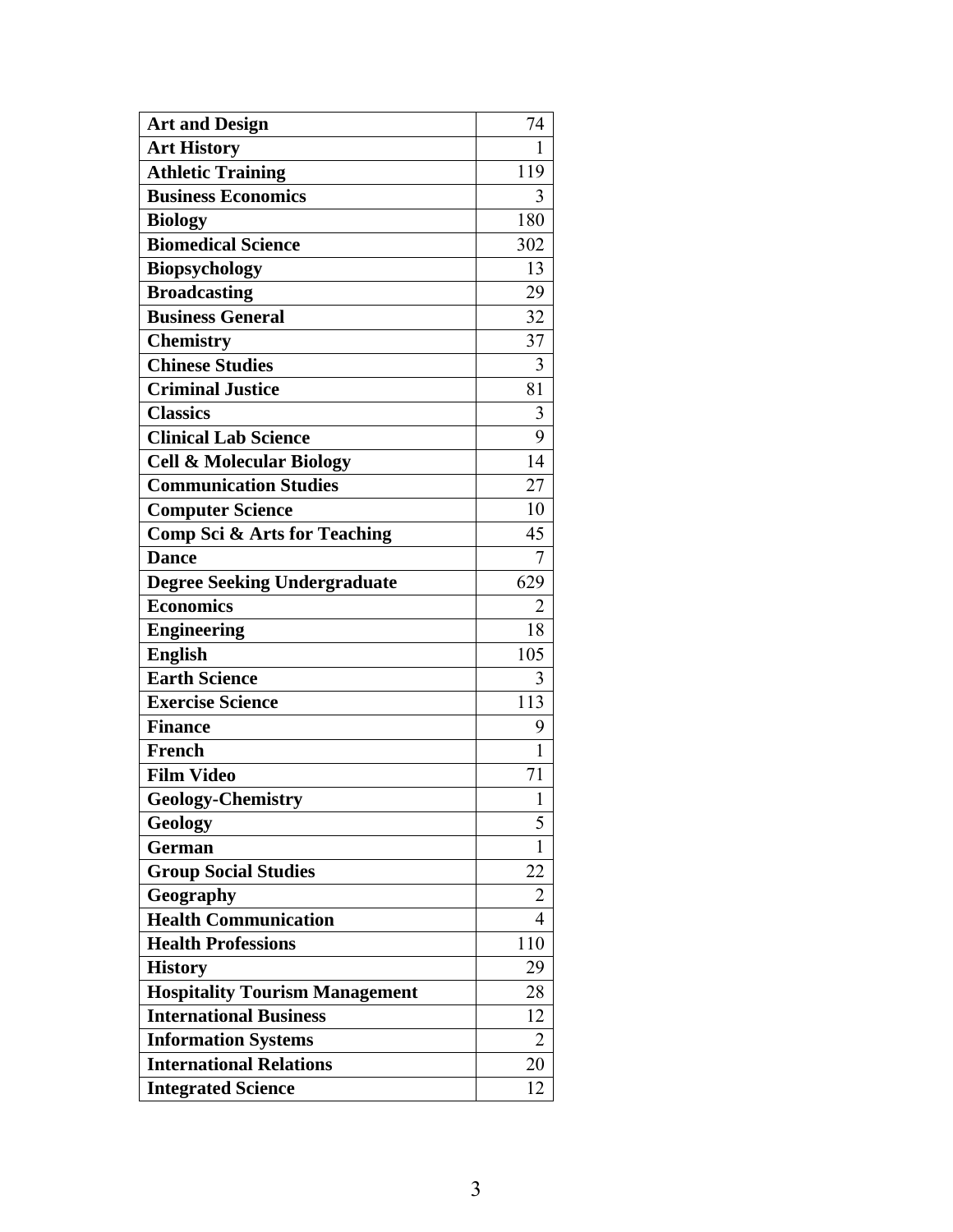| <b>Journalism</b>                     | 21             |
|---------------------------------------|----------------|
| <b>Liberal Studies</b>                | 3              |
| <b>Legal Studies</b>                  | 13             |
| <b>Management</b>                     | 6              |
| <b>Marketing</b>                      | 16             |
| <b>Medical Laboratory Science</b>     | 1              |
| <b>Mathematics</b>                    | 78             |
| <b>Music</b>                          | 26             |
| <b>Natural Resources Mgmt</b>         | 14             |
| <b>Nursing</b>                        | 9              |
| <b>Nursing (Pre-admit)</b>            | 278            |
| <b>Occupational Safety/Health Mgt</b> | $\overline{2}$ |
| <b>Public Administration</b>          | 6              |
| <b>Physical Education</b>             | 17             |
| <b>Philosophy</b>                     | 3              |
| Photography                           | 17             |
| <b>Physics</b>                        | 8              |
| <b>Political Science</b>              | 38             |
| <b>Psychology</b>                     | 173            |
| <b>Therapeutic Recreation</b>         | 8              |
| <b>Russian Studies</b>                | 1              |
| <b>Supply Chain Management</b>        | $\overline{2}$ |
| Sociology                             | 6              |
| <b>Spanish</b>                        | 13             |
| <b>Statistics</b>                     | 7              |
| Social Work                           | 45             |
| <b>Theatre</b>                        | 6              |
| Writing                               | 19             |
| <b>Pre-Business</b>                   | 311            |
| <b>Pre-Clinical Lab Science</b>       | 3              |
| <b>Pre-Computer Science</b>           | 58             |
| <b>Pre-Economics</b>                  | 2              |
| <b>Pre-Engineering</b>                | 199            |
| <b>Pre-Health Science</b>             | $\overline{4}$ |
| <b>Pre-Information Systems</b>        | 17             |
| <b>Pre-Med Tech</b>                   | 98             |
| <b>Pre-Med Img/Radiation Sci</b>      | 79             |
| All                                   | 3865           |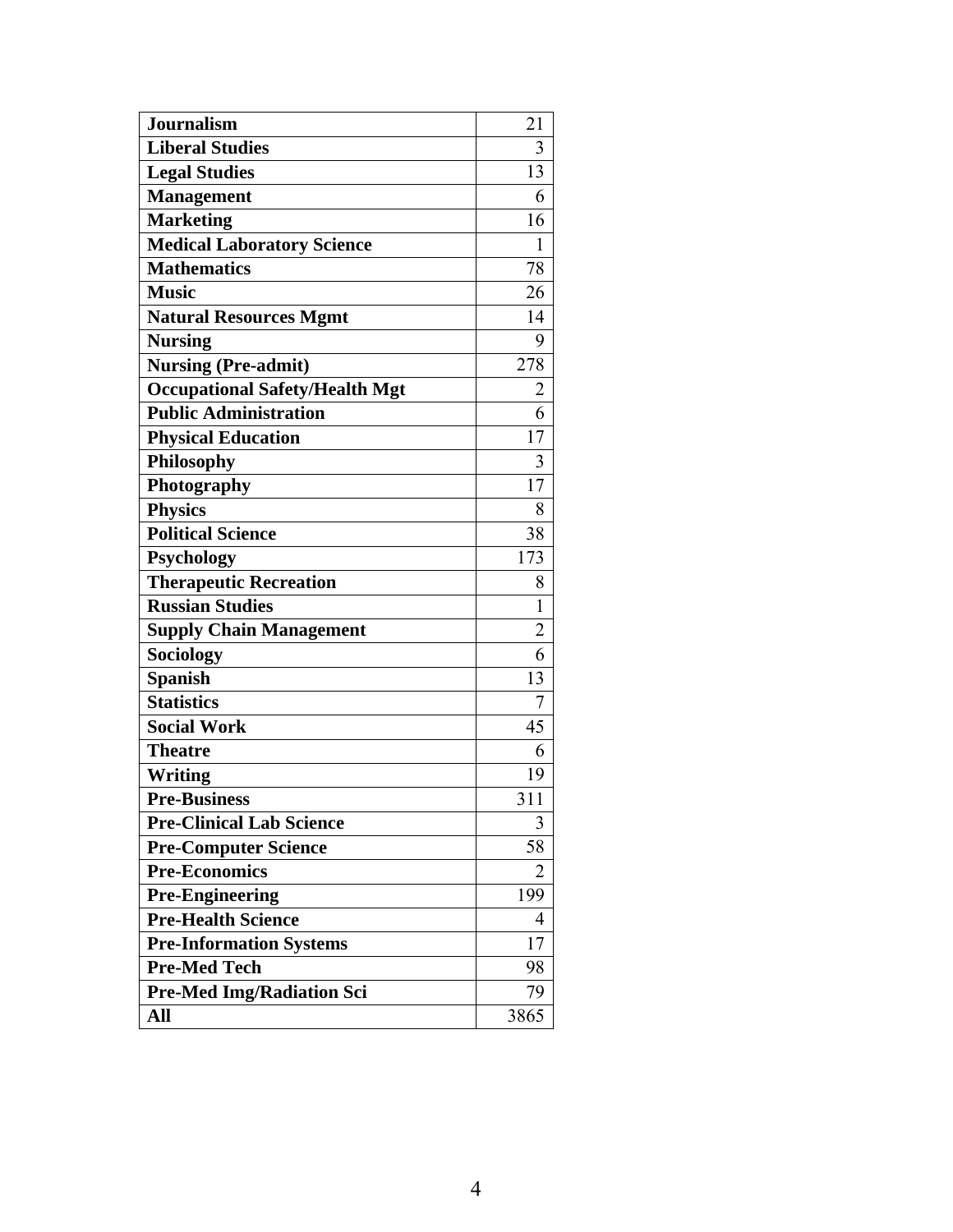|                       | <b>Degree</b>  | Dual             | <b>Total</b>   |
|-----------------------|----------------|------------------|----------------|
| <b>Alcona</b>         | 5              | $\boldsymbol{0}$ | 5              |
| <b>Alger</b>          | 1              | $\boldsymbol{0}$ | 1              |
| <b>Allegan</b>        | 103            | $\mathbf{1}$     | 104            |
| <b>Alpena</b>         | $\mathbf{1}$   | $\boldsymbol{0}$ | 1              |
| <b>Antrim</b>         | 8              | $\boldsymbol{0}$ | 8              |
| <b>Bay</b>            | 22             | $\overline{0}$   | 22             |
| <b>Benzie</b>         | $\overline{2}$ | $\boldsymbol{0}$ | $\overline{2}$ |
| <b>Berrien</b>        | 60             | $\overline{0}$   | 60             |
| <b>Branch</b>         | 11             | $\overline{0}$   | 11             |
| <b>Baraga</b>         | $\overline{4}$ | $\boldsymbol{0}$ | 4              |
| <b>Barry</b>          | 41             | 1                | 42             |
| <b>Calhoun</b>        | 23             | $\overline{0}$   | 23             |
| Cass                  | 13             | $\boldsymbol{0}$ | 13             |
| <b>Charlevoix</b>     | 13             | $\boldsymbol{0}$ | 13             |
| Cheboygan             | 13             | $\overline{0}$   | 13             |
| Chippewa              | $\overline{4}$ | $\boldsymbol{0}$ | $\overline{4}$ |
| <b>Clare</b>          | 7              | $\overline{0}$   | 7              |
| <b>Clinton</b>        | 36             | $\overline{0}$   | 36             |
| Crawford              | 1              | $\boldsymbol{0}$ | $\mathbf{1}$   |
| <b>Delta</b>          | 6              | $\overline{0}$   | 6              |
| <b>Dickinson</b>      | $\overline{3}$ | $\boldsymbol{0}$ | 3              |
| <b>Eaton</b>          | 40             | $\boldsymbol{0}$ | 40             |
| <b>Emmet</b>          | 15             | $\boldsymbol{0}$ | 15             |
| <b>Genesee</b>        | 93             | $\overline{0}$   | 93             |
| Gladwin               | $\overline{2}$ | $\boldsymbol{0}$ | $\overline{2}$ |
| <b>Gratiot</b>        | 12             | $\boldsymbol{0}$ | 12             |
| <b>Grand Traverse</b> | 29             | $\boldsymbol{0}$ | 29             |
| <b>Hillsdale</b>      | 9              | $\boldsymbol{0}$ | 9              |
| Houghton              | 3              | 0                | 3              |
| <b>Huron</b>          | 6              | $\overline{0}$   | 6              |
| <b>Ingham</b>         | 58             | 8                | 58             |
| Ionia                 | 43             | $\boldsymbol{0}$ | 43             |
| <b>Iosco</b>          | 6              | $\boldsymbol{0}$ | 6              |
| <b>Iron</b>           | $\mathbf{1}$   | $\boldsymbol{0}$ | 1              |
| <b>Isabella</b>       | 16             | $\boldsymbol{0}$ | 16             |
| <b>Jackson</b>        | 32             | $\boldsymbol{0}$ | 32             |
| Kent                  | 578            | 22               | 600            |
| <b>Kalkaska</b>       | 2              | $\boldsymbol{0}$ | 2              |

# *County of Residence (Michigan residents only)*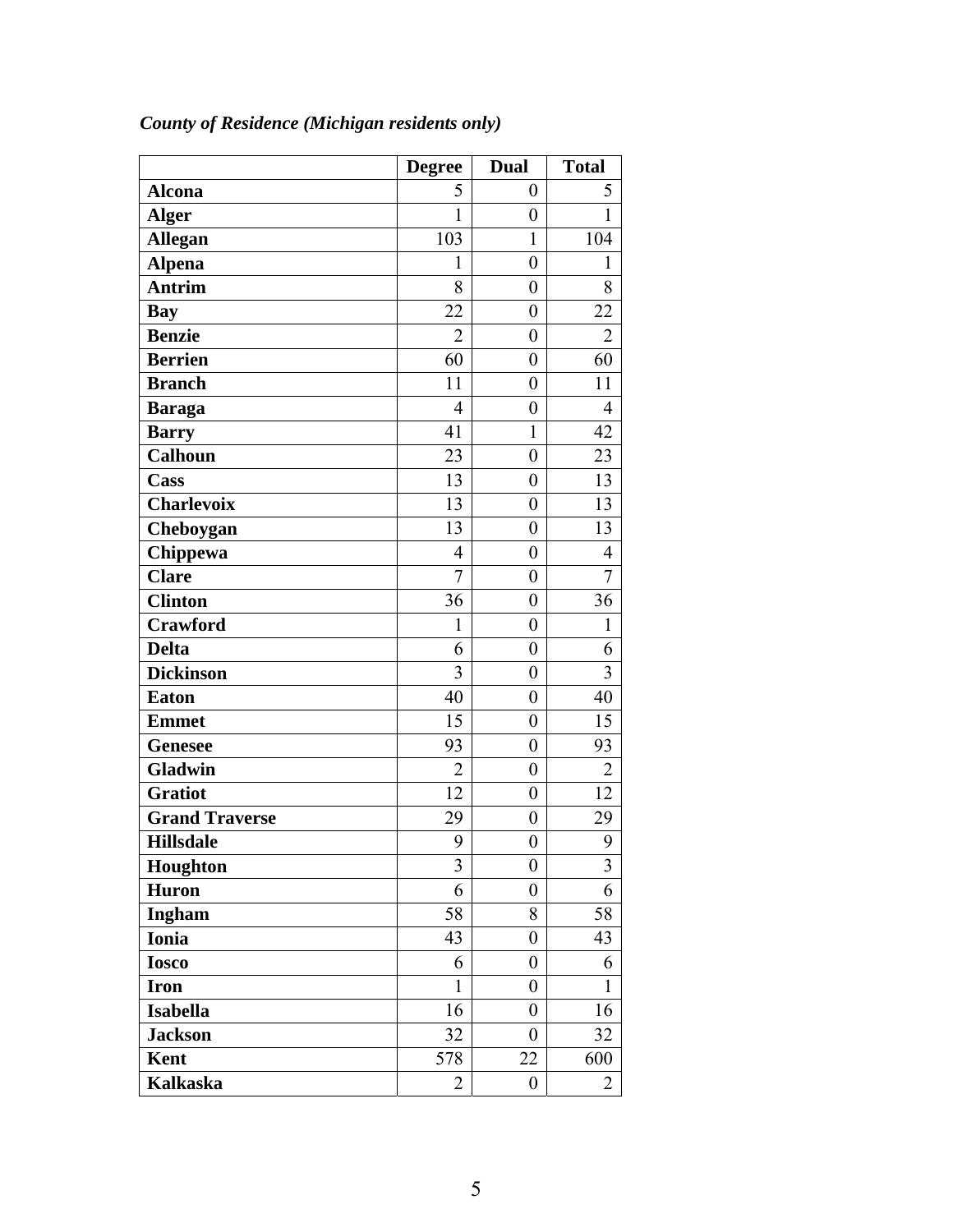|                     | <b>Degree</b>  | <b>Dual</b>      | <b>Total</b>   |
|---------------------|----------------|------------------|----------------|
| <b>Kalamazoo</b>    | 124            | $\boldsymbol{0}$ | 124            |
| Lake                | $\overline{2}$ | $\overline{0}$   | $\overline{2}$ |
| <b>Lapeer</b>       | 24             | $\overline{0}$   | 24             |
| Leelanau            | 9              | $\boldsymbol{0}$ | 9              |
| <b>Lenawee</b>      | 30             | $\boldsymbol{0}$ | 30             |
| Livingston          | 113            | $\overline{0}$   | 113            |
| Luce                | 1              | $\boldsymbol{0}$ | 1              |
| <b>Manistee</b>     | 6              | $\boldsymbol{0}$ | 6              |
| <b>Marquette</b>    | 11             | $\overline{0}$   | 11             |
| <b>Mason</b>        | 9              | $\boldsymbol{0}$ | 9              |
| <b>Macomb</b>       | 202            | $\overline{0}$   | 202            |
| <b>Mackinac</b>     | 3              | $\boldsymbol{0}$ | 3              |
| Mecosta             | 5              | $\boldsymbol{0}$ | 5              |
| <b>Menominee</b>    | $\overline{3}$ | $\boldsymbol{0}$ | $\overline{3}$ |
| <b>Midland</b>      | 33             | $\boldsymbol{0}$ | 33             |
| <b>Missaukee</b>    | 9              | $\overline{0}$   | 9              |
| <b>Monroe</b>       | 23             | $\boldsymbol{0}$ | 23             |
| <b>Montcalm</b>     | 17             | $\boldsymbol{0}$ | 17             |
| <b>Muskegon</b>     | 88             | $\mathbf{1}$     | 89             |
| <b>Newaygo</b>      | 27             | $\overline{0}$   | 27             |
| <b>Oakland</b>      | 478            | $\overline{0}$   | 478            |
| Oceana              | 20             | $\boldsymbol{0}$ | 20             |
| Ogemaw              | $\overline{4}$ | $\overline{0}$   | 4              |
| Ontonagon           | $\mathbf{1}$   | $\boldsymbol{0}$ | $\mathbf{1}$   |
| Osceola             | 5              | $\boldsymbol{0}$ | 5              |
| <b>Otsego</b>       | 10             | $\overline{0}$   | 10             |
| <b>Ottawa</b>       | 406            | 36               | 442            |
| <b>Presque Isle</b> | 4              | $\boldsymbol{0}$ | 4              |
| <b>Roscommon</b>    | $\overline{2}$ | $\boldsymbol{0}$ | $\overline{2}$ |
| <b>Saginaw</b>      | 22             | $\boldsymbol{0}$ | 22             |
| <b>Sanilac</b>      | 8              | $\boldsymbol{0}$ | 8              |
| <b>Schoolcraft</b>  | $\overline{4}$ | $\boldsymbol{0}$ | 4              |
| <b>Shiawassee</b>   | 26             | $\boldsymbol{0}$ | 26             |
| <b>St Clair</b>     | 38             | $\boldsymbol{0}$ | 38             |
| <b>St Joseph</b>    | 22             | $\boldsymbol{0}$ | 22             |
| <b>Tuscola</b>      | 9              | $\boldsymbol{0}$ | 9              |
| <b>Vanburen</b>     | 15             | $\boldsymbol{0}$ | 15             |
| Washtenaw           | 103            | $\boldsymbol{0}$ | 103            |
| <b>Wayne</b>        | 307            | $\boldsymbol{0}$ | 307            |
| Wexford             | 9              | $\boldsymbol{0}$ | 9              |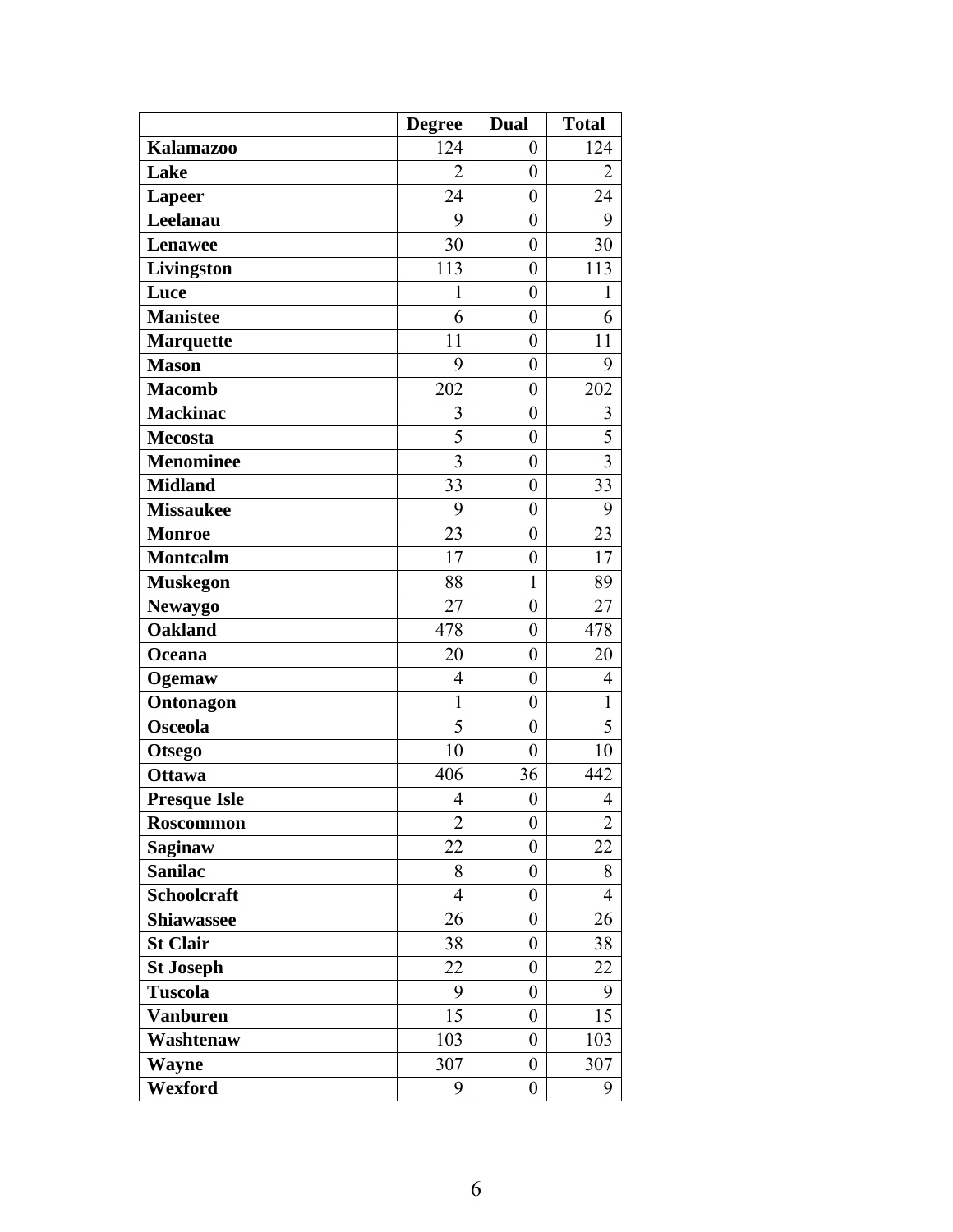#### *Other States & Countries*

|                                 | <b>Degree</b>           | <b>Dual</b>      | <b>Total</b>   |
|---------------------------------|-------------------------|------------------|----------------|
| California                      | 3                       | 0                | 3              |
| Colorado                        | 1                       | $\theta$         | 1              |
| <b>Delaware</b>                 | 1                       | $\boldsymbol{0}$ | 1              |
| <b>Florida</b>                  | $\overline{2}$          | $\boldsymbol{0}$ | 2              |
| <b>Illinois</b>                 | 196                     | 1                | 197            |
| <b>Indiana</b>                  | 32                      | $\boldsymbol{0}$ | 32             |
| <b>Kentucky</b>                 | 1                       | 0                | 1              |
| <b>Maryland</b>                 | 1                       | $\overline{0}$   | 1              |
| Michigan                        | 3556                    | 61               | 3617           |
| <b>Minnesota</b>                | 1                       | $\overline{0}$   | 1              |
| <b>Missouri</b>                 | 1                       | $\boldsymbol{0}$ | 1              |
| <b>Northern Mariana Islands</b> | 1                       | $\boldsymbol{0}$ | 1              |
| <b>North Carolina</b>           | 1                       | $\boldsymbol{0}$ | 1              |
| <b>New Jersey</b>               | $\overline{2}$          | 0                | $\overline{2}$ |
| <b>New Mexico</b>               | $\mathbf{1}$            | $\boldsymbol{0}$ | 1              |
| <b>New York</b>                 | 3                       | $\boldsymbol{0}$ | 3              |
| Ohio                            | 19                      | $\boldsymbol{0}$ | 19             |
| Oregon                          | 1                       | $\boldsymbol{0}$ | 1              |
| Pennsylvania                    | $\overline{2}$          | $\boldsymbol{0}$ | $\overline{c}$ |
| <b>Texas</b>                    | 1                       | $\overline{0}$   | $\mathbf{1}$   |
| <b>Virginia</b>                 | 3                       | $\boldsymbol{0}$ | 3              |
| Washington                      | $\mathbf{1}$            | $\overline{0}$   | $\mathbf{1}$   |
| <b>Wisconsin</b>                | 6                       | $\overline{0}$   | 6              |
|                                 |                         |                  |                |
| <b>BANGLADESH</b>               | 1                       | $\boldsymbol{0}$ | 1              |
| <b>BRAZIL</b>                   | $\overline{2}$          | $\boldsymbol{0}$ | $\overline{c}$ |
| <b>CANADA</b>                   | $\overline{4}$          | $\boldsymbol{0}$ | 4              |
| <b>THE CONGO</b>                | 1                       | $\boldsymbol{0}$ | $\mathbf{1}$   |
| <b>CHINA</b>                    | $\overline{\mathbf{c}}$ | $\boldsymbol{0}$ | $\overline{c}$ |
| <b>HONDURAS</b>                 | 1                       | $\overline{0}$   | 1              |
| <b>INDIA</b>                    | 1                       | $\boldsymbol{0}$ | 1              |
| <b>ITALY</b>                    | 1                       | $\overline{0}$   | 1              |
| <b>SOUTH KOREA</b>              | $\overline{2}$          | $\boldsymbol{0}$ | $\overline{2}$ |
| <b>SLOVAK REPUBLIC</b>          | $\overline{2}$          | $\overline{0}$   | $\overline{2}$ |
| <b>NIGERIA</b>                  | 1                       | $\boldsymbol{0}$ | $\mathbf{1}$   |
| <b>NETHERLANDS</b>              | 4                       | $\boldsymbol{0}$ | $\overline{4}$ |
| <b>SAUDI ARABIA</b>             | 3                       | 0                | 3              |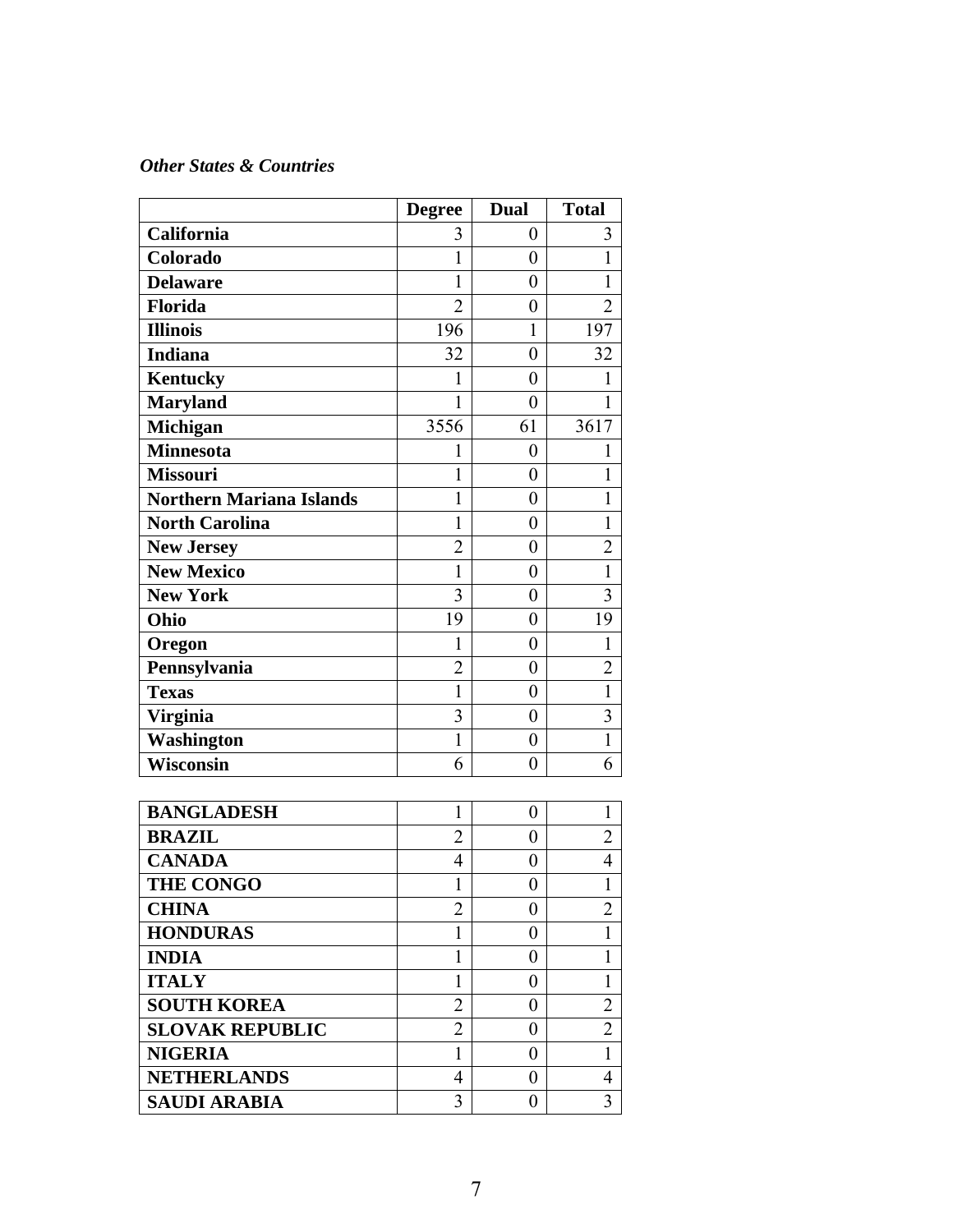|                      | <b>Degree</b> | <b>Dual</b> | <b>Total</b> |
|----------------------|---------------|-------------|--------------|
| <b>SPAIN</b>         |               |             |              |
| <b>SUDAN</b>         |               |             |              |
| <b>SWEDEN</b>        |               |             |              |
| <b>UNITED STATES</b> | 3836          | 62          | 3898         |
| <b>VIETNAM</b>       |               |             |              |
| All                  | 3865          | 62          | 3927         |

*Where Living* 

|                   | <b>Degree</b> | Dual | <b>Total</b> |
|-------------------|---------------|------|--------------|
| <b>Off-campus</b> |               |      |              |
| On-campus         |               |      |              |

## *ACT Composite Score*

| <b>ACT Composite Score Range</b> | <b>Degree</b> | <b>Dual</b> | <b>Total</b> |
|----------------------------------|---------------|-------------|--------------|
| Not available                    | 74            | 27          | 101          |
| $1 - 14$                         | 4             | 0           | 4            |
| $15 - 17$                        | 133           | 0           | 133          |
| 18-21                            | 943           | 3           | 946          |
| 22-24                            | 1227          | 7           | 1234         |
| $25 - 27$                        | 885           | ┑           | 892          |
| 28-36                            | 599           | 18          | 617          |
|                                  |               |             |              |
| <b>Mean</b>                      | 23.72         | 27.29       | 23.76        |
| <b>Median</b>                    | 24            | 28          | 24           |
| 75th %ile                        | 26            | 31          | 26           |
| 25th %ile                        | 21            | 24          | 21           |

## *History of Mean ACT Scores*

| entered fall | <b>Degree</b> |
|--------------|---------------|
| 2000         | 23.1          |
| 2001         | 22.9          |
| 2002         | 23.4          |
| 2003         | 23.5          |
| 2004         | 23.8          |
| 2005         | 23.9          |
| 2006         | 23.9          |
| 2007         | 24.2          |